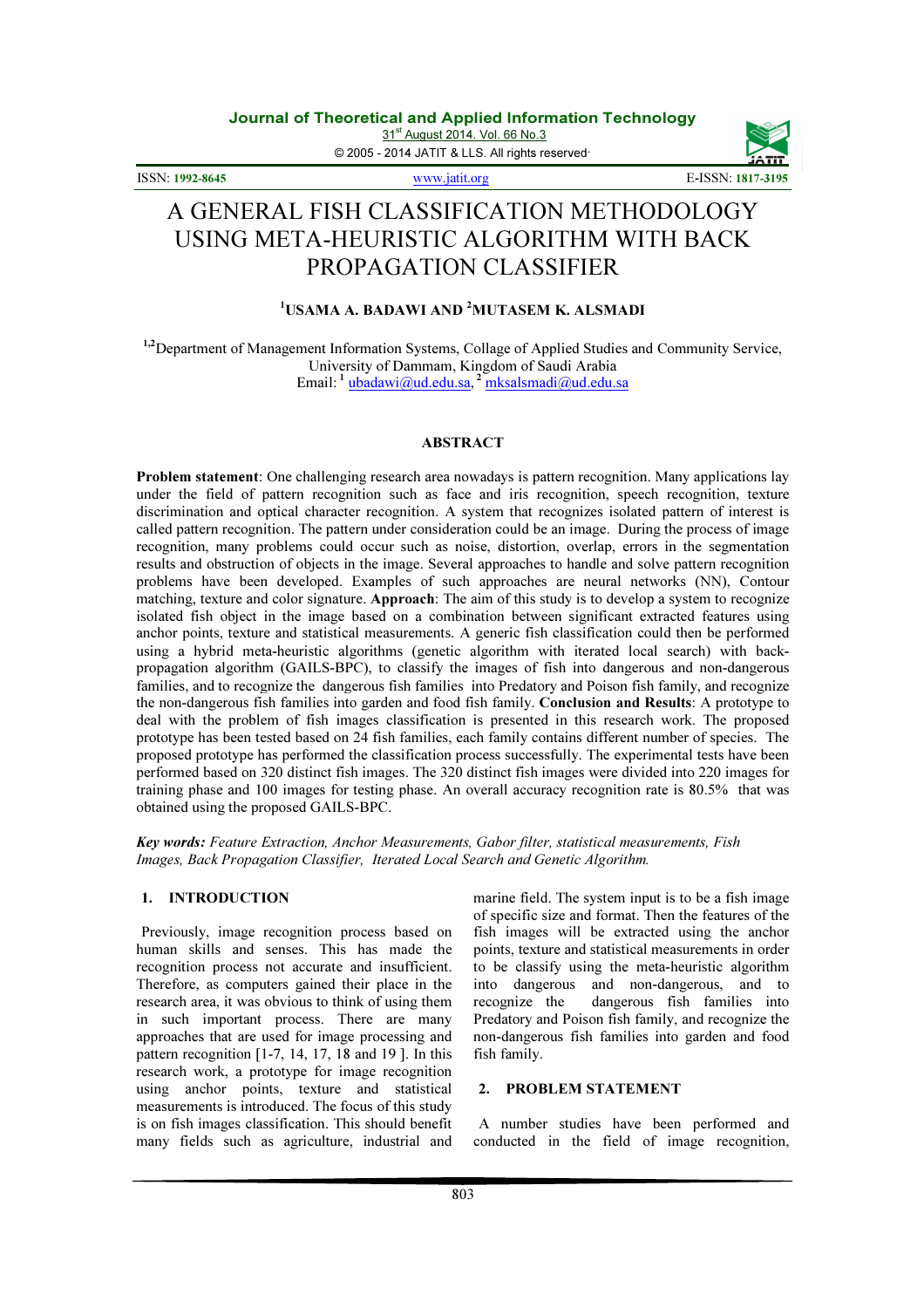31<sup>st</sup> August 2014. Vol. 66 No.3

© 2005 - 2014 JATIT & LLS. All rights reserved.





nevertheless; it is still an active area of research, due to many problems such as distortion, errors in the segmentation results, overlap and obstruction of objects in digital images [1-8, 13, 14, 17, 18 and 19 ]. Based on recent studies the developed fish recognition systems still have many limitations such as the low ability in detection and classification of fish. Moreover; a high number of deaths occur every day due to undifferentiating between dangerous and non-dangerous fishes [2-5].

#### 3. RELATED STUDIES

To detect and identify fish in natural, underwater environments, Anderson et al in [6] has introduced a way to apply image processing techniques in the context of gray-level images. To achieve accurate segmentation, automatic image thresholding methods are explained, implemented, and applied in conjunction with bac subtraction. One method to improve segmentation is by using a thinning edge procedure. To extract feature data, biometric principles such as WARP and Gabor filters are applied. Machine learning techniques such as Boltzmann machines, convolutional neural networks, and deep belief networks are trained to perform the classification.

The Gabor filter is used in several image processing applications. The output from the filter allows the location of any identification edges in an image. The process of feature extraction and classification is based upon using some known physical features of the fish images. For example, the E.morio fish has a distinct pattern at the edge of the tail that is much lighter in color than the rest of the fish. This pattern is small in width and runs for most of the tail. Gabor filters could be used to highlight this line on the tail, and classify the images based on the existence of the line or not [6].

It is important to determine a number of anchor/land mark points in the size and shape measurements. The detection of such points helps in finding a relevant set of anchor points for patterns of interest. Therefore, the geometrical features were calculated using the angle and distance measurements. These features were obtained from the shape and size measurements of fish object, after detecting the anchor/landmark points over the fish images [3].

Edge detection is a basic step to identify an image object. Shrivakshan and Chandrasekar in [20] have made a comparison among Edge Detection

Techniques with a case study of identifying a shark fish type. Bad sensitivity to noise is one of the main drawbacks in Gradient-based algorithms. This is due to the static characteristics of the kernel filter dimension and its coefficients. Hence, it cannot be adapted to a given image. A novel edge-detection algorithm is required to provide solutions with minimal error levels. Such algorithm should be adaptable to the different image noise levels. This could help in determining the valid image noise produced contents. The performance of the Canny algorithm is based on the variant Gaussian filter standard deviation parameters, and its threshold values. The Gaussian filter size is controlled by the larger size and the greater value. More noise is produced by larger size. This is necessary for noisy images, as well as detecting larger edges. The edge localization has less accuracy then the larger scale of the Gaussian. A new algorithm is needed for smaller values to adjust these parameters. Changing the parameters will help user to modify the algorithm to suit different environments. Although the Canny's edge detection algorithm has a better performance than Sobel, Prewitt and Robert's operator, the Canny's edge detection algorithm is more costly. The images evaluation showed that Canny, LoG, Sobel, Prewitt, Roberts's are exhibited better performance, under the noise conditions respectively. There are many methodologies of using edge detection techniques namely the Gradient and Laplacian transformation. Although Laplacian performs better for some features (such as the fins), it still suffers from bad performance for some of the lines [20].

Alsmadi et al., in [5], recognized a fish object in the fish images using the combination between the effective extracted features from the measurements of color texture. Therefore; gray level cooccurrence matrix (GLCM) was used to extract number of features to be used in the classification process using back-propagation classifier. They have developed a method for handling fish classification problem. The method acquires a fish image, then segments the fish image using measurements of color texture. The performance of the proposed method has been conducted based on 20 different families of fish, with different number of species for each family, and the dataset consists of 610 fish images. Where, 500 fish images were used for training process, and 110 testing for testing process. The overall accuracy of the back propagation classifier was 84%.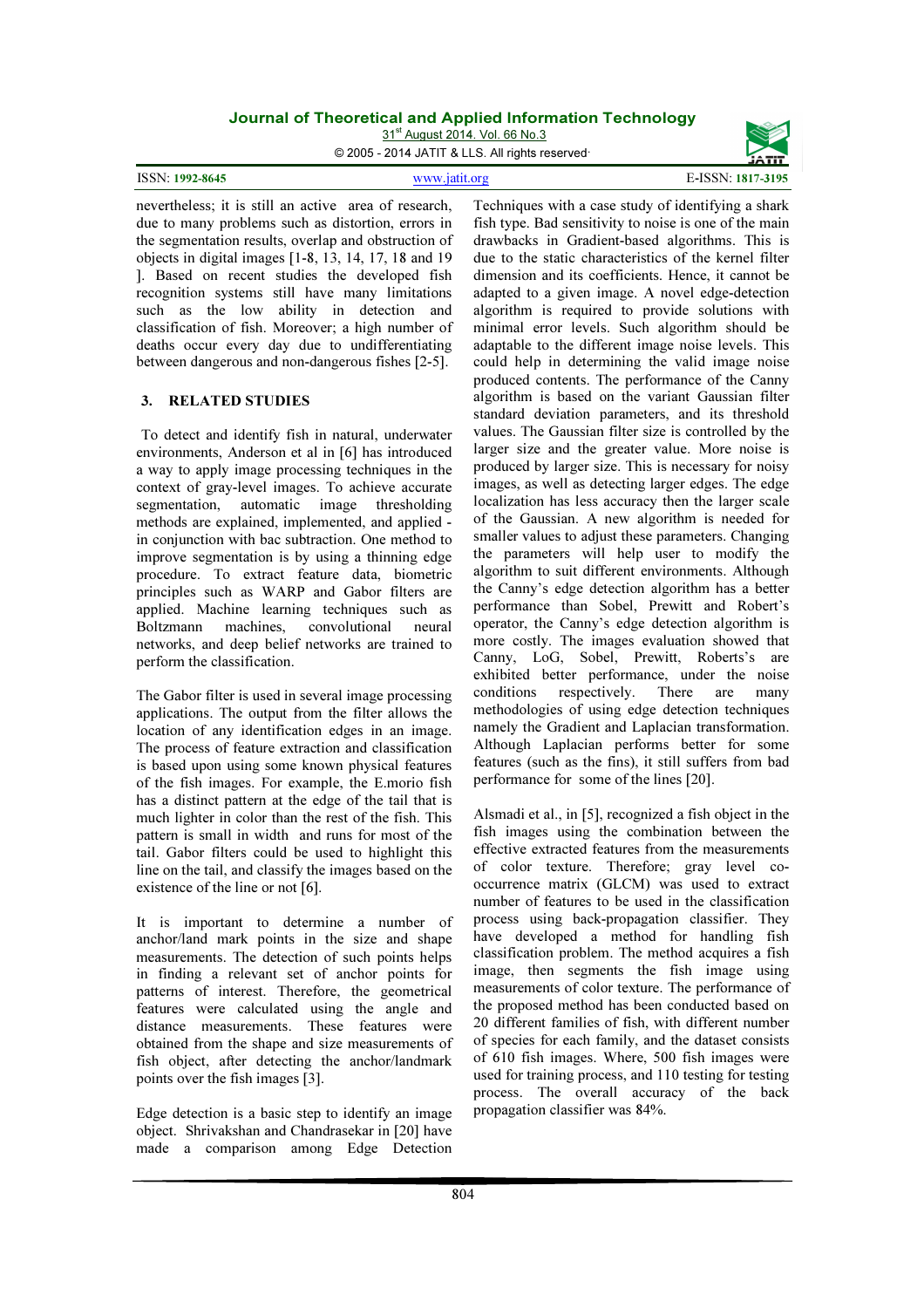31<sup>st</sup> August 2014. Vol. 66 No.3

© 2005 - 2014 JATIT & LLS. All rights reserved.

ISSN: 1992-8645 www.jatit.org E-ISSN: 1817-3195



#### 4. MARERIALS AND METHODS

This work has been applied on 320 fish images obtained from Global Information System (GIS) on Fishes (fish-base). Data acquired on September, 2013.

#### 4.1 The Feature Selection Approach

Determining the biggest set of significant features is the main goal of the feature selection approach in order to be used for successful fish images recognition.

#### 4.1.1 Gabor filter (GF):

In the image processing Gabor filter (GF) is used for edge detection which relies on the orientation representations and frequency [20]. GF behaves like the human perception system which belongs to particularly suitable for texture differentiation and representation. GFs are connected to the Gabor wavelets. Both of them can be implemented to be used for a number of rotations and expansions [20]. In the image processing field GF is very beneficial for edge detection. This work uses the GF for fish images recognition. Four image quality features (Standard Deviation, Contrast, Homogeneity, and Mean) were calculated based on the obtained image from the GF. Figure 1 shows the results of applying GF.



Figure 1: The results of applying GF.

#### 4.1.2 Anchor points location detection:

A number of anchor points should be determined as labeled in Figure 2 in the fish shape measurements. In the last few years anchor point detection is the aim in many researches works in the field of pattern recognition. Points detection is applied to find a significant set of points that will help in obtaining the anchor measurements for patterns of interest (fish object). In this work the goal of anchor point

detection is to determine twenty three labeled points that will help in determining the location of each feature for recognition of fish images. After that, the geometrical features will be calculated using the determined anchor points for the fish classification purpose. After detecting the whole anchor points over the fish object, significant features will be extracted using distance and angle measurements.

#### 4.1.3 Shape measurements:

Shape measurements are used to calculate the edge and distance measurements of the fish object and to determine the significant similar and dissimilar parts for each fish family. Moreover; the classification procedure using the measurements of vector's angles using three points will lead to higher classification accuracy such as caudal fin angle and fish head angle [3]. Also; by using distance measurements a number of features can be determined and extracted such as radius of fish eye and pectoral fin length.



Figure 2: The locations of the anchor point measurements.

#### 4.2 Extracted Features Calculation

Shape features were calculated using distance and angle measurements. The distance measurements is the distance between twenty one anchor points (P1, P2, P3, P4, P5, P6, P7, P8, P9, P10, P11, P12, P13, P14, P15, P18, P19, P20, P21, P22, P23), see Figure 2. the angle between three anchor points over the fish object is the angle measurements ((P9, P4, P10), (P9, P16, P10), (P20, P4, P21), (P16, P15, P17), (P15, P10, P17), (P15, P9, P16), (P9, P15, P10) and (P16, P4, P17)) see Figure 2. Table 1 and 2 explained the selected anchor points and the feature calculation using distance and angle measurements are explained in the following subsection.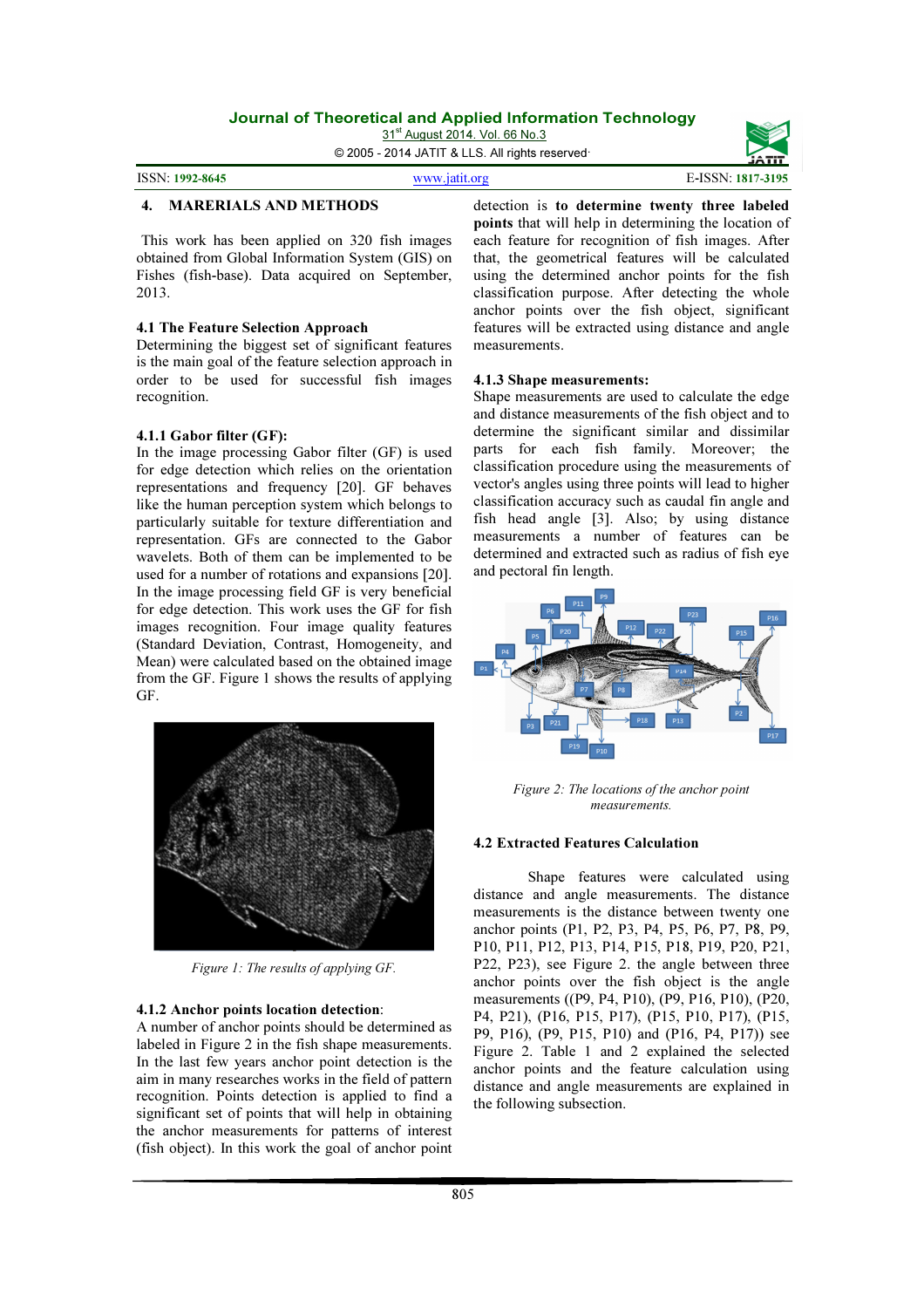31<sup>st</sup> August 2014. Vol. 66 No.3

© 2005 - 2014 JATIT & LLS. All rights reserved.

|                                     |               | <b>JAII</b>                                                                     |  |
|-------------------------------------|---------------|---------------------------------------------------------------------------------|--|
| <b>ISSN: 1992-8645</b>              | www.jatit.org | E-ISSN: 1817-3195                                                               |  |
| <b>4.3 Distance Measuring Tools</b> |               | $D = \sqrt{(\Delta a)^2 + (\Delta b)^2} = \sqrt{(a_2 - a_1)^2 + (b_2 - b_1)^2}$ |  |

Distance measurements are considered very useful tools in the field of pattern recognition to extract robust features in order to enhance the classification accuracy. In the field of algebraic geometry, the distance 'D' between the points C=  $(a_1, b_1)$  and  $E = (a_2, b_2)$  will be calculated by formula 1.

The twenty three anchor points as in Figure 2 shows the length between anchor points as in Table 1. Therefore; fifteen features were obtained using the formula of the distance measurement.

| D. N            | <b>Feature Name</b>                           | Anchor               |
|-----------------|-----------------------------------------------|----------------------|
|                 |                                               | points               |
| D1              | Fish length without the caudal fin            | dist(P1, P2)         |
| D <sub>2</sub>  | Fish width without the upper and lower fins   | dist(P11, P19)       |
| D <sub>3</sub>  | Mouth length of fish                          | dist(P1, P3)         |
| D <sub>4</sub>  | Distance between the right- end of mouth      | dist(P3, P5)         |
|                 | and the eye center                            |                      |
| D5              | Radius of the fish eye                        | dist(P5, P6)         |
| D <sub>6</sub>  | Pectoral fin length                           | dist(P7, P8)         |
| D7              | Length of first dorsal fin (spinous)          | dist(P11, P12)       |
| D8              | Anal fin length                               | dist(P13, P14)       |
| D9              | Caudal fin length                             | dist(P2, P15)        |
| D10             | Pelvic fin length                             | dist(P19, P10)       |
| D <sub>11</sub> | Head width                                    | dist(P20, P21)       |
| D <sub>12</sub> | Length of second dorsal fin (soft rays)       | dist(P22, P23)       |
| D <sub>13</sub> | Distance between the right- end of mouth      | dist(P5, P3)         |
|                 | and the eye center                            |                      |
| D <sub>14</sub> | Distance between the right-end of first       | $dist($ P12, P22 $)$ |
|                 | dorsal fin and the start of second dorsal fin |                      |
| D <sub>15</sub> | Distance between end of the pelvic fin and    | dist(P18, P13)       |
|                 | the start of the anal fin                     |                      |

Table 1: fifteen extracted features from the determined anchor points.

An angle is a union of two line segments with a common endpoint. The common endpoint is defined as the vertex of the angle and the rays represents as the sides of this angle [9]. It can be written as, if ∠B represents the vertex angle and A, B represents the points of the two sides. The angle will be represented as ∠CEJ or ∠JEC. Therefore; The distance between two points (C, E) can be calculated using the distance formula (as equation 2). When the distances of the two sides are obtained, the internal angle θ will be obtained as well. The cosine rule is the only choice

#### 4.4 Calculating the Angles

The angle  $\theta$  will be calculated by the following formula:

$$
b2 = a2 + c2 - 2ac cos B (2)
$$
  
\ncos B = 
$$
\frac{a2 + c2 - b2}{2ac}
$$
 (3)

Table 2 illustrated the obtained eight features that calculated using the angle measurements based on the anchor points as explained in Figure 2.

Table 2: the nine features that calculated using the determined anchor points

| A.N            | <b>Feature Name</b>         | <b>Anchor description</b>                           |
|----------------|-----------------------------|-----------------------------------------------------|
| A1             | The angle of lower triangle | P <sub>15</sub> , P <sub>10</sub> , P <sub>17</sub> |
| A <sub>2</sub> | The angle of upper triangle | P <sub>15</sub> , P <sub>9</sub> , P <sub>16</sub>  |

806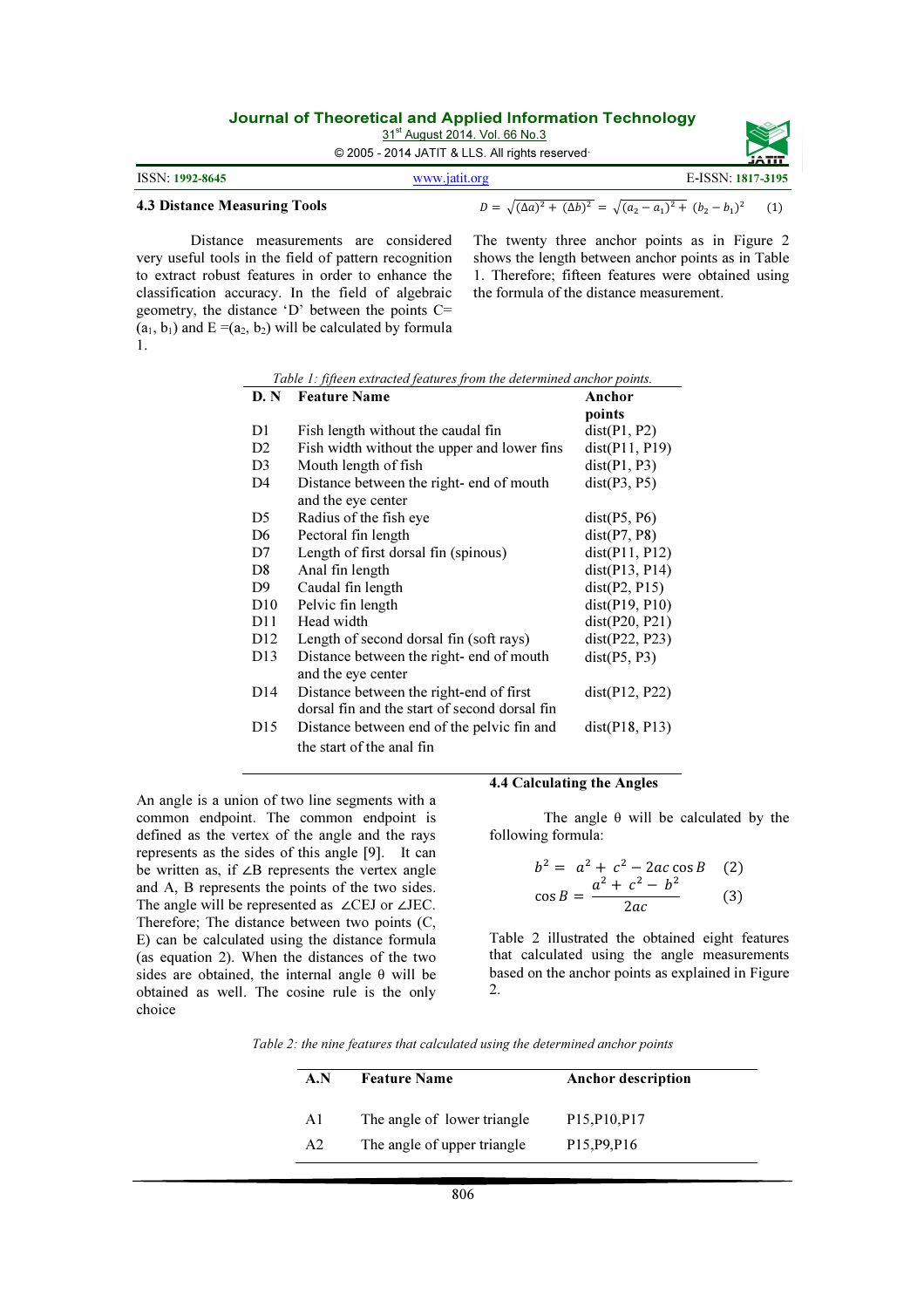|                 |                | 31 <sup>st</sup> August 2014. Vol. 66 No.3<br>© 2005 - 2014 JATIT & LLS. All rights reserved |                                                     | <b>JATIT</b>      |
|-----------------|----------------|----------------------------------------------------------------------------------------------|-----------------------------------------------------|-------------------|
| ISSN: 1992-8645 |                | www.jatit.org                                                                                |                                                     | E-ISSN: 1817-3195 |
|                 | A <sub>3</sub> | Caudal fin Angle                                                                             | P <sub>16</sub> , P <sub>15</sub> , P <sub>17</sub> |                   |
|                 | A4             | Fish head Angle                                                                              | P20, P21, P1                                        |                   |
|                 | A5             | Front triangle angle                                                                         | P <sub>9</sub> , P <sub>15</sub> , P <sub>10</sub>  |                   |
|                 | A6             | the whole fish angle                                                                         | P16, P4, P17                                        |                   |
|                 | A7             | Eye-end mouth Angle                                                                          | P <sub>1</sub> , P <sub>3</sub> , P <sub>5</sub>    |                   |
|                 | A8             | Second caudal angle                                                                          | P9, P4, P10                                         |                   |
|                 | A9             | Rear triangle angle                                                                          | P <sub>9</sub> , P <sub>16</sub> , P <sub>10</sub>  |                   |

#### 5. STATISTICAL MEASUREMENTS

In this section statistical measurements were conducted using the features that were extracted from fish images which belong to 24 fish families, in order to determine and obtain the significant features that will help to get high recognition accuracy and recognize the fish images into its dangerous or non-dangerous family. Table 3 shows the correlation results based on the features that were extracted using anchor points measurements.

Based on the statistical results which were obtained from the extracted features, the correlation value between some extracted features (head, eye and caudal angles) are different, which could be considered as good features that can be used in this work, to enhance the classification accuracy. For

example; in the dangerous fish families, the correlation value between the head and eye angles are negative (which means that as the head angle increases the eye angle decreases), and the correlation value between the caudal and eye angle is also negative. Whereas in some non-dangerous fish families the correlation value between the head and eye angle is positive (which means that as the head angle increases the eye angle increases), and the correlation values between the caudal and eye angles are also positive. Thus; the obtained correlation values of the extracted features are varied from family to another, which will increase the differentiation between the fish families (poison, non-poison, wild and food fish families).

| <b>Fish</b>    | <b>Correlation</b> (Head_ | <b>Correlation (Caudal</b> |
|----------------|---------------------------|----------------------------|
| Family #       | Angle, Eye_Angle)         | Angle, Eye_Angle)          |
| 1              | $-0.10$                   | $-0.10$                    |
| $\overline{2}$ | $-0.22$                   | $-0.12$                    |
| 3              | $-0.23$                   | $-0.20$                    |
| 4              | $-0.11$                   | $-0.13$                    |
| 5              | $-0.11$                   | $-0.11$                    |
| 6              | $-0.21$                   | $-0.13$                    |
| 7              | $-0.24$                   | $-0.21$                    |
| 8              | 0.12                      | $-0.14$                    |
| 9              | $-0.13$                   | $-0.59$                    |
| 10             | $-0.60$                   | 0.67                       |
| 11             | 0.18                      | $-0.087$                   |
| 12             | $-0.83$                   | $-0.39$                    |
| 13             | $-0.44$                   | 0.13                       |
| 14             | $-0.70$                   | $-0.20$                    |
| 15             | 0.38                      | 0.27                       |
| 16             | $-0.56$                   | $-0.27$                    |
| 17             | $-0.11$                   | 0.34                       |
| 18             | $-0.17$                   | 0.03                       |
| 19             | $-0.36$                   | $-0.21$                    |

Table 3: The Correlation Results Based On The Features That Were Extracted Using Anchor Points Measurements.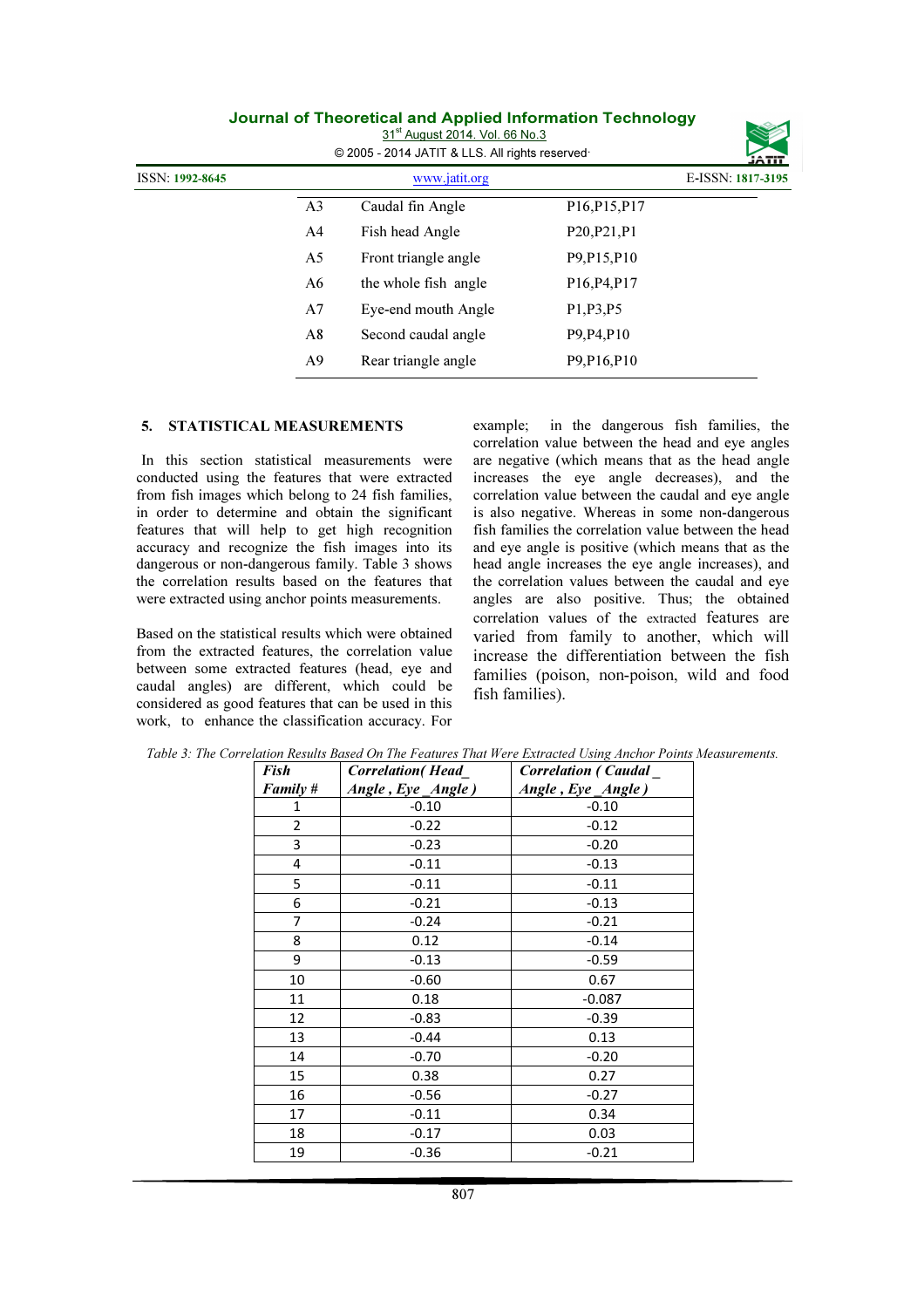31<sup>st</sup> August 2014. Vol. 66 No.3 © 2005 - 2014 JATIT & LLS. All rights reserved.



ISSN: 1992-8645 www.jatit.org E-ISSN: 1817-3195

| 20 | $-0.35$ | 0.22    |
|----|---------|---------|
| 21 | $-0.01$ | $-0.29$ |
| 22 | $-0.34$ | $-0.17$ |
| 23 | $-0.12$ | 0.01    |
| 24 | $-0.30$ | 0.39    |

#### 5.1 Genetic Algorithm

#### 5.2 Iterated Local Search

A genetic algorithm (GA) is a population based heuristic approach that simulates the procedure of natural selection. The GA is used to generate useful new solutions to solve difficult problem based on sample solutions in a population. GA consists of three main phases which are a selection technique that attempts to select two solutions from the population and recombining them. Michalewicz in [16] has recommended a different type of selection techniques such as Tournament Selection, Truncation Selection and Roulette Wheel Selection. A crossover operator which perform for a mating process; crossover is the genetic way to find a new solutions (with better fitness value) in the search space. A Mutation operator which consider as a local search to find the neighbor solutions, and update the population in order to improve the quality of the search space by generate better solutions (new solutions with better fitness value ) [12].

Iterated Local Search has many advantages, it is simple to understand, highly effective for different optimization problems, easy to implements, and robust as well. The basic idea is searching in a small sub-space instead of searching in whole search space of solutions; this subspace is the local optimal solutions for a predefined optimization engine [11 and 15].

ILS relies on the fact that local search can be easily getting trapped in the local optimum. Rather than starting again the local search from the beginning and generate new solution randomly. ILS disturbs the existing local optimum and moving it to a new position behind the neighborhood searched using the ILS. Therefore; it is necessary to allow the ILS to avoid getting trapped in the local optima. For further explanations refer to [11 and 15]. The general structure of the ILS is shows in Figure 3 below.

| <b>General structure of Iterated Local Search</b>                                             |
|-----------------------------------------------------------------------------------------------|
| <b>Begin</b>                                                                                  |
| $S_0$ = Generate initial Search Space                                                         |
| $S^*$ = Local Seach Space $(S_0)$                                                             |
| Repeat                                                                                        |
| $S' = Perturbation(S^*, history)$                                                             |
| $S^*$ = Local Search Procedure $(S')$                                                         |
| $S^*$ = Acceptance Criterion ( $S^*$ , $S^{*'}$ , history)<br>Until termination condition met |
| <b>Fnd</b>                                                                                    |
|                                                                                               |

Figure 3: The General Structure Of The ILS [15].

## 5.3 Neural Network Model

The neural network with BP algorithm is used for training and classification purpose as illustrates in Figure 4, which shows the applied neural network model that involves of three layers. The neurons number for the input and hidden layer were selected based on the experiment that were

conducted in this work, in order to decide the suitable neurons number to enhance the classification accuracy [21], whereas the number of neurons in the output layer will be twenty four, since the proposed GAILS-BPC need to classify twenty four fish families.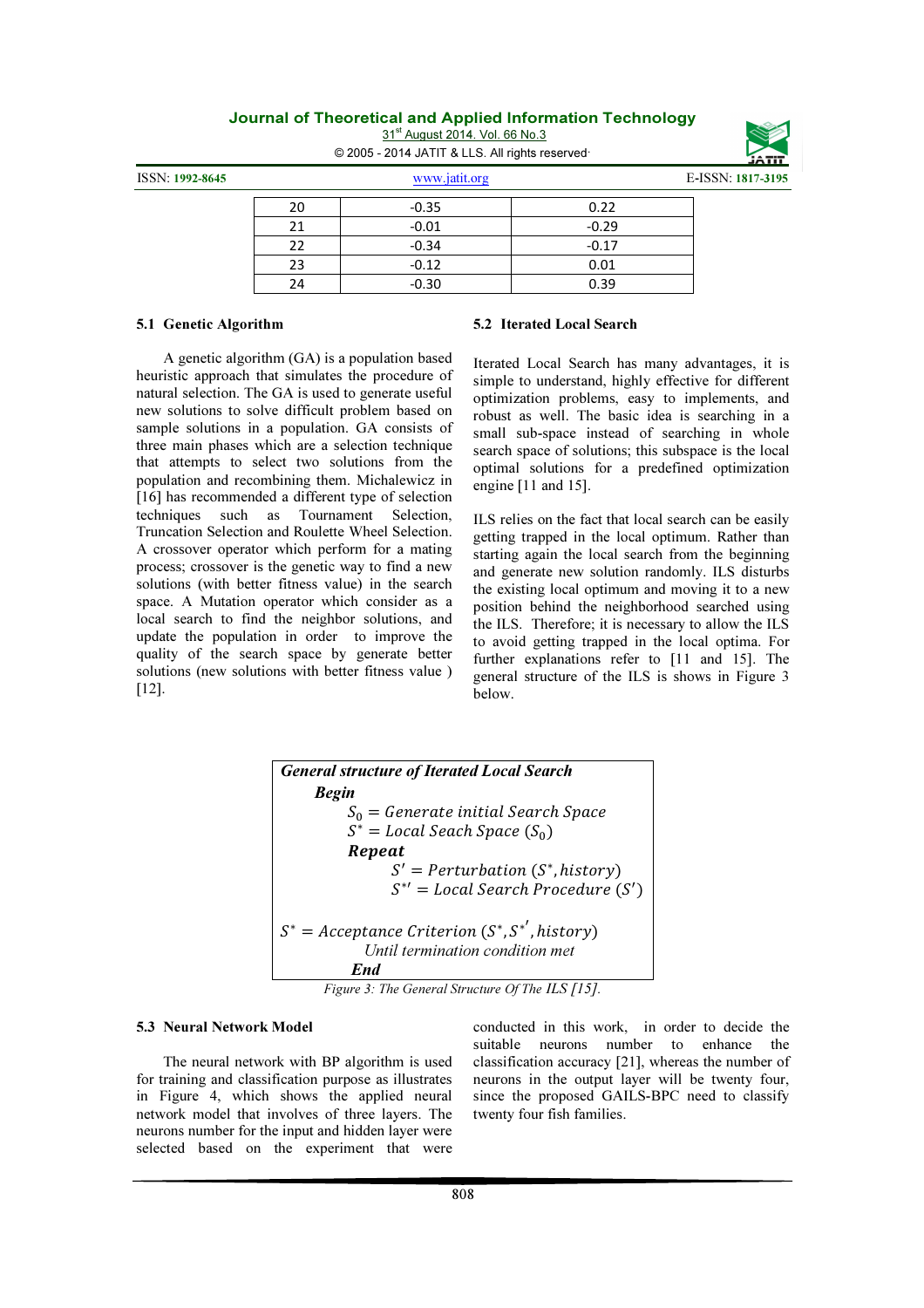31<sup>st</sup> August 2014. Vol. 66 No.3



© 2005 - 2014 JATIT & LLS. All rights reserved.

| <b>ISSN: 1992-8645</b> | www.jatit.org | E-ISSN: 1817-3195 |
|------------------------|---------------|-------------------|
|                        |               |                   |

In the experimental part, the back-propagation classifier was implemented with a set of input features. According to [2] back-propagation classifier is suffering from some drawbacks such as getting trapped in the local optima and low convergence rate. In order to overcome these drawbacks, this work proposed A hybrid metaheuristic algorithm (GAILS-BPC). The metaheuristic algorithm is utilized for solving the problems in the optimization fields, and its highly effectiveness of getting trapped in the local optima<br>compared the traditional back-propagation compared the traditional back-propagation algorithm. Table 3 indicates number of neurons for each neural network layer and the input number of the extracted features.

![](_page_6_Figure_7.jpeg)

Figure 4: The Neural Network Model Consists Of Three Layers [2].

| Table 3: Indicates Number Of Neurons For Each Neural Network Layer And The Input Number Of The Extracted |           |  |
|----------------------------------------------------------------------------------------------------------|-----------|--|
|                                                                                                          | Features. |  |

| Classifier       | NO. Neurons in layers |                | Input number of     |                             |
|------------------|-----------------------|----------------|---------------------|-----------------------------|
|                  | Input<br>.Layer       | H. Layer<br>#1 | Output.<br>Layer #3 | input extracted<br>features |
| <b>BPC</b>       | 30                    | 50             | 24                  | 30                          |
| <b>GAILS-BPC</b> | 30                    | 50             | 24                  | 30                          |

# 6 EXPERIMENTAL RESULTS

In the experimental results the recognition accuracy test results for each family (24 fish families) were obtained based on 30 combined extracted features using anchor points detection, Gabor filter and statistical measurements. Where, these extracted features were trained and tested using GAILS-BPC. Therefore; the obtained results indicated the success of the features extraction and recognition methods in obtaining high classification

accuracy compared with previous methodology that was reported in the literature. Thus; the percentage of the recognition results lay between 98% as the best accuracy results and 75% as the worst accuracy results.

The variation of the results is due to that most of fish families have similar shape and texture among each other and might contain the original pixel values, which causes similar extracted features values that will increase the complexity of the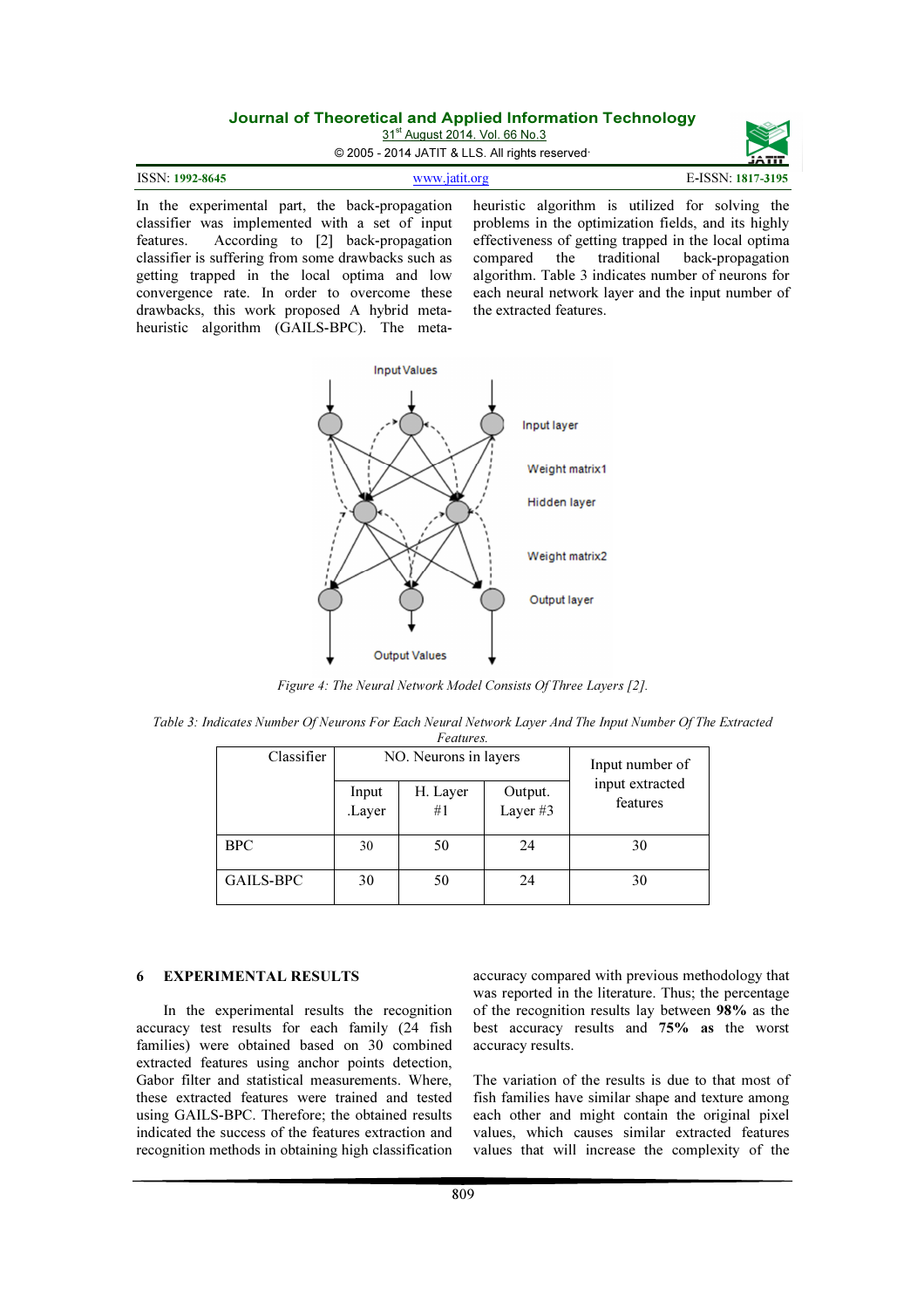|                        | <u>Journal Officercineal and Applied Imprimation Technology</u><br>31 <sup>st</sup> August 2014, Vol. 66 No.3<br>© 2005 - 2014 JATIT & LLS. All rights reserved | JATIT             |
|------------------------|-----------------------------------------------------------------------------------------------------------------------------------------------------------------|-------------------|
| <b>ISSN: 1992-8645</b> | www.jatit.org                                                                                                                                                   | E-ISSN: 1817-3195 |

extracted features which will be trained and classified using the proposed GAILS-BPC. In the other hand some fish families has its own speciesspecific-traits. That helps the proposed GAILS-BPC to classify the fish families. For example, some of the non-poison fish family has the similar angle of upper triangle with other dangerous fish families, as well as these non-poison fishes has several dissimilar features such as the distance between the right-end of first dorsal fin and the start of second dorsal fin, Pelvic fin length and Head width, are usually dissimilar from fish family to another. The recognition accuracy results for each family of fish using the features that were extracted

from shape measurements, statistical and texture measurements are illustrated in table 4.

Therefore; the families of the dangerous fish were recognized successfully with high classification accuracy, because of their species-specific traits (different shape compared with other family) which different with other non-poison and poison families of fish. Moreover; the overall accuracy of recognition training results is 93% and the overall accuracy of recognition test results is 93% as shows in table 4.

Table 4: The Recognition Test Accuracy Results Based On Anchor Points, Texture And Statistical Features For Each

|                               |                        | Fish family. |           |  |
|-------------------------------|------------------------|--------------|-----------|--|
|                               | <b>Family Name</b>     | BPC%         | GAGD-BPC% |  |
|                               | Carcharhinus Leucas    | 81           | 84        |  |
| Dangerous<br>families<br>fish | Carcharodon Carcharias | 80           | 82        |  |
|                               | Atractosteus Spatula   | 80           | 83        |  |
|                               | Hydrocynus Goliath     | 81           | 83        |  |
|                               | Red Snapper            | 82           | 85        |  |
| Poison<br>fish                | Trigger                | 88           | 89        |  |
| families                      | Porcupine              | 83           | 85        |  |
|                               | Thorn                  | 85           | 89        |  |
|                               | Acestrorhynchidae      | 83           | 87        |  |
|                               | Acropomaatidae         | 83           | 86        |  |
|                               | Albulidae              | 81           | 85        |  |
|                               | Anomalopidae           | 83           | 86        |  |
|                               | Caesionidae            | 82           | 85        |  |
|                               | Drepanidae             | 82           | 84        |  |
|                               | Istiophoridae          | 81           | 84        |  |
|                               | Leiognathidae          | 81           | 83        |  |
|                               | Megalopidae            | 80           | 82        |  |
|                               | Platycephalidae        | 79           | 83        |  |
|                               | Priacanthidae          | 81           | 85        |  |
|                               | Scombridae             | 81           | 86        |  |
|                               | Siganidae              | 83           | 85        |  |
|                               | Sillaginidae           | 79           | 85        |  |
|                               | Stromateidae           | 81           | 86        |  |
|                               | Triacanthidae          | 80           | 84        |  |
|                               | Overall accuracy       | 82%          | 85%       |  |

#### 7. DISCUSSION

The extracted features from the proposed methods (anchor points, texture and statistical measurements) and the proposed classifier ILSGA-

BPC perform better compared with other traditional methods such as [14, 17, 18 and 19] in terms of speed and recognition accuracy. anchor points and texture measurements methods are less affected by the fish expression and the global variations in the appearance of fish object inside the image.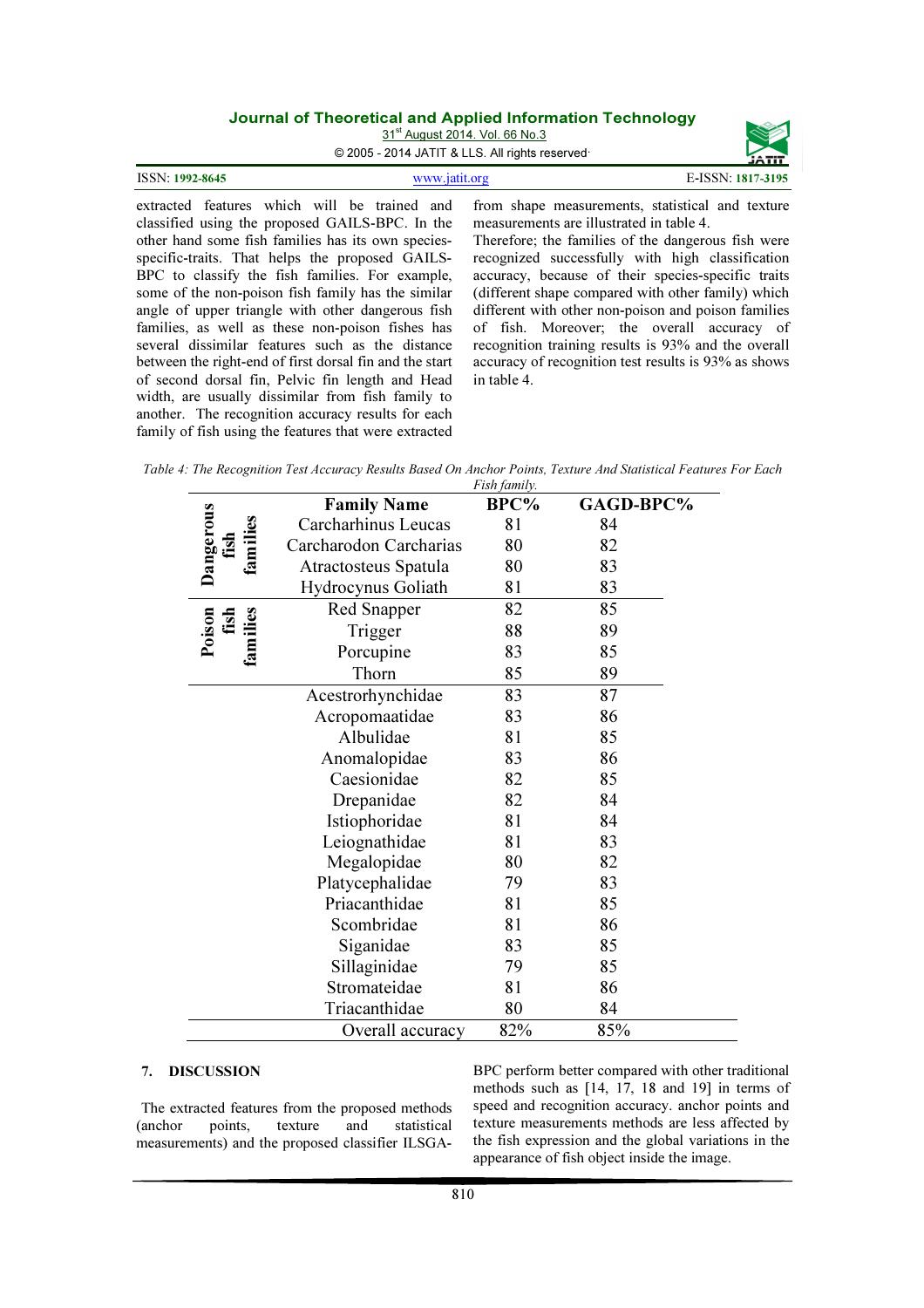31<sup>st</sup> August 2014. Vol. 66 No.3

© 2005 - 2014 JATIT & LLS. All rights reserved.

| ISSN: 1992-8645 | www.jatit.org | E-ISSN: 1817-3195 |
|-----------------|---------------|-------------------|
|                 |               |                   |

Moreover; the developed hybrid classifier ILSGA-BPC outperform the traditional BPC based on the extracted features using Gabor filter, angle and distance tools. ILS with GA significantly improve the recognition accuracy of the BPC by enhancing and optimizing the weights that will be used in the training and testing process of the BPC. Table 4 shows the obtained results using the developed ILSGA-BPC and implemented BPC.

#### 8. CONCLUSION

This paper proposed a novel methodology for general fish classification based on significant combined features that have been extracted using Gabor filter, anchor points detection, statistical measurements from texture and shape measurements. Where 4 features were extracted using Gabor filter, 24 features were extracted using angle and distance tools and 2 features were extracted using statistical measurements. Then; the combined extracted feature are used for the recognition of fish images by the hybrid metaheuristic algorithms (genetic algorithm with iterated local search) with back propagation classifier (GAILS-BPC), to classify the fish images into dangerous and non-dangerous, and to recognize the dangerous fish families into predatory and poison fish family, and recognize the non-dangerous fish families into garden and food fish family. The proposed features extracting methods and the metaheuristic algorithm significantly improved the recognition accuracy of the BPC by enhancing and optimizing the weights that will be used in the training and testing process of the BPC.

#### ACKNOWLEDGEMENT

Deep thanks are due to the Deanship of Scientific Research at the University of Dammam by which this project no. (2013099) was funded. Grant titled "A General Fish Classification Methodology Using Meta-heuristic Algorithm with Back Propagation Classifier".

# **REFERENCES**

[1]Al-Omari, S.A.K., P. Sumari, S.A. Al-Taweel and A.J.N. Husain (2009). Digital recognition using neural network. J. Comput. Sci., 5: 427-434. http://www.scipub.org/fulltext/jcs/jcs56427- 434.pdf.

[2] Alsmadi M., Omar K.B., Noah S.A., and Almarashdeh I. (2011), "A Hybrid Memetic Algorithm with Back-propagation Classifier for

Fish Classification Based on Robust Features Extraction from PLGF and Shape Measurements." Information Technology Journal, vol. 10. pp. 944- 954.

[3] Alsmadi M., Omar K.B., Noah S.A., and Almarashdeh I. (2010), "Fish Recognition Based on Robust Features Extraction from Size and Shape Measurements Using Neural Network. Journal of Computer Science 6 (10): 1088-1094.

[4] Alsmadi M., Omar K.B., Noah S.A., and Almarashdeh I. (2009)," Fish recognition based on the combination between robust features selection, image segmentation and geometrical parameters techniques using artificial neural network and decision tree." Int. J. Comput. Sci. Inform. Secur., vol. 6, pp. 215-221.

[5] Alsmadi M., Omar K.B., Noah S.A., and Almarashdeh I. (2010)," Fish Recognation Based on Robust Feature Extraction from Color Texture Measurements Using Back-Propagation Classifier. Journal of Theoretical and Applied Information Technology. pp. 11-18.

[6] Anderson J, Lewis B. and O'Byrne C (2011). Intelligent Fish Classi\_cation in Underwater Video. Research Experience for Undergraduates (REU) and the University of New Orleans funded by a grant from the National Science Foundation.

[7]Badawi U., and Alsmadi M. (2013), "A Hybrid Memetic Algorithm (Genetic Algorithm and Great Deluge Local Search) With Back-Propagation Classifier for Fish Recognition," International Journal of Computer Science Issues (IJCSI), vol. 10.

[8] Bai, X., X. Yang and J.L. Latecki, (2010). Detection and recognition of contour parts based on shape similarity. Patt. Recog., 41: 2189-2199. J. Computer Sci., 6 (10): 1088-1094.

[9] Bogomolny A. (2014), " What Is Angle?," from Interactive Mathematics Miscellany and Puzzles http://www.cut-the-knot.org/WhatIs

/WhatIsAngle.shtml, Accessed 21 April 2014.

[10] Chen, K., V. Kvasnicka, P.C. Kanen and S. Haykin, (2001). Supervised and unsupervised pattern recognition: Feature extraction and computational intelligence. IEEE Trans. Neural Networks, 12: 644-647. DOI: 10.1109/TNN.2001.925570.

[11] Derbela H., Jarbouia B., Hanafi S., and Chabchouba H. (2012), "Genetic algorithm with iterated local search for solving a location-routing problem," Expert Systems with Applications, vol. 39, no. 3, pp. 2865–2871, 2012 extended ed.). New York, NY, USA: Springer-Verlag New York, Inc.

[12] Goldberg, D. (1989). Genetic Algorithms in Search, Optimization, and Machine Learning.